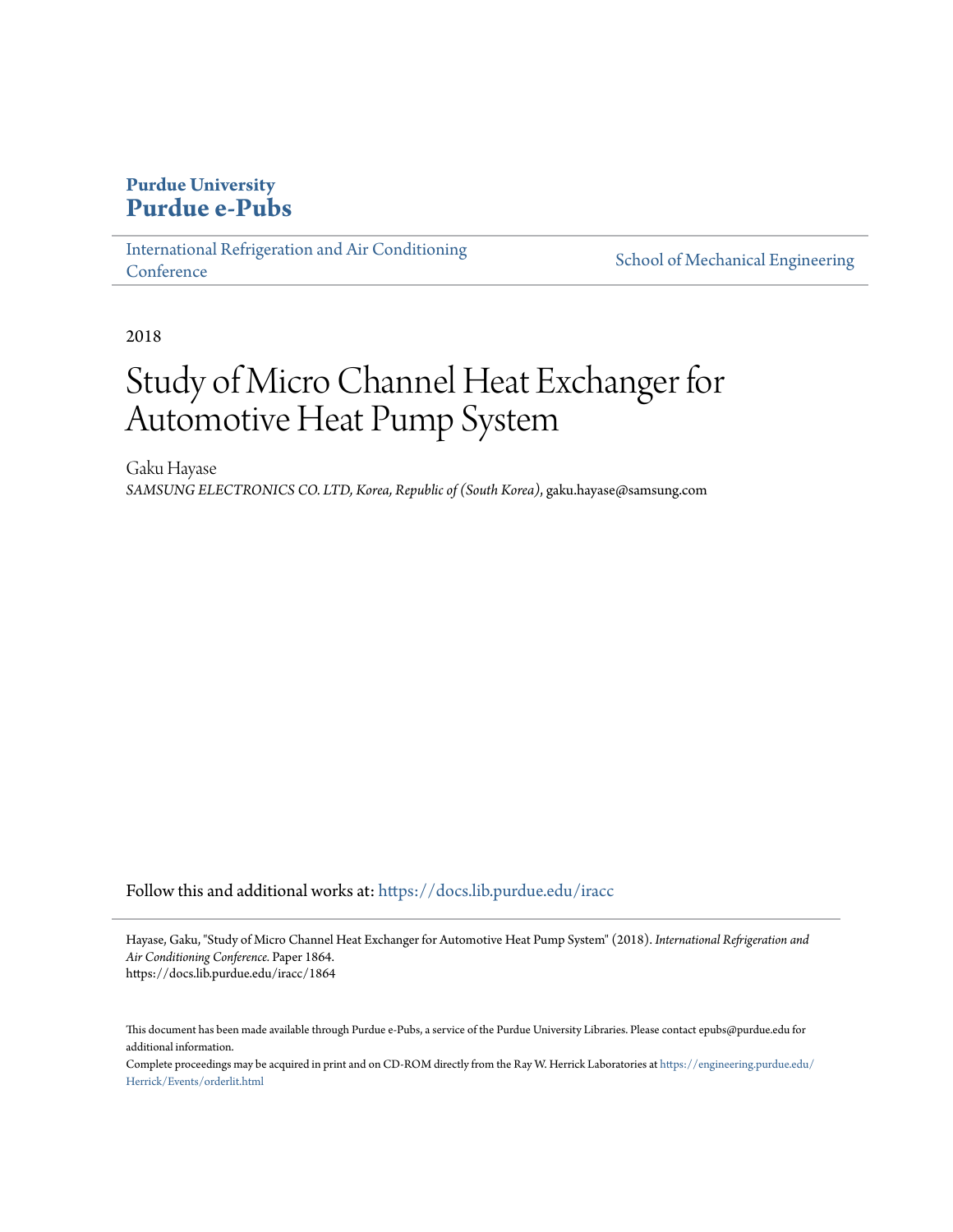#### **Study of Micro Channel Heat Exchanger for Automotive Heat Pump System**

#### Gaku HAYASE<sup>1</sup>\*

<sup>1</sup>Advanced R&D Team, Digital Appliances Division, SAMSUNG ELECTRONICS CO. LTD, 129, Samsung-road, Yeongtong-gu, Suwon-city, Gyeonggi-do, Korea Phone: +82-31-8062-5855, E-mail: gaku.hayase@samsung.com \* Corresponding Author

#### **ABSTRACT**

Micro channel heat exchanger (MC-HEX) is more effective for a performance enhancement than a conventional fin and tube heat exchanger (F&T). MC-HEX was applied to the automotive HVAC system at first, then it was applied to a residential air-conditioner recently. Because MC-HEX helps to reduce refrigerant quantities in air-conditioner systems, we apply MC-HEX to not only cooling cycles but also heat pump cycles for residential air-conditioners. It means that our MC-HEX could solve the issue of frost in heating mode.

On the other hand, the heat pump cycle came to be applied to the automotive HVAC system for reducing consumption electricity of EV and HEV/PHEV. However, the typical automotive heat pump cycle is different from the heat pump cycle of a residential air-conditioner. Usually the heat pump cycle of a residential air-conditioner is consisted of two heat exchangers with a reverse cycle mode, but the automotive heat pump cycle consist of three heat exchangers without reverse cycle modes. Therefore, MC-HEX of a residential air-conditioner cannot be applied to an automotive HVAC system especially for outside heat exchangers.

In this paper, our MC-HEX for an outdoor unit of residential air-conditioner is modified to apply to an automotive heat pump cycle. The tube-pass design of our MC-HEX for an outdoor unit of residential air-conditioner gives priority to the performance in the evaporation condition (heating mode) because of improving annual efficiency. As a result, the condensation performance should decrease, because the most suitable tube-pass design of the condensation is different from the evaporation in MC-HEX. But MC-HEX for an automotive heat pump system has to give priority to the performance in the condensation condition (cooling mode) with high frost performance. This trade-off is solved by developing a variable circuit which applied the tube-pass arrangement that is different from a condensation condition and an evaporation condition. The inside structure of the header for controlling distribution which can correspond to the down flow of the refrigerant in the evaporation condition is also developed. As a result, our MC-HEX has the same condensation performance with an automotive HVAC system and the same evaporation performance and frost performance with a residential air-conditioner.

#### **1. INTRODUCTION**

Micro channel heat exchanger (MC-HEX) is more effective for a performance enhancement than a conventional fin and tube heat exchanger (F&T) in a residential air-conditioner. And MC-HEX helps to reduce refrigerant quantities in residential air-conditioner systems. MC-HEX is applied to the air-conditioner for almost all vehicles, but it had not been used a lot in residential air-conditioners except Samsung air-conditioner, According to Samsung airconditioner, we applied MC-HEX (PFC) to the outdoor unit of the residential air-conditioner (cooling only model) since 2006. And we developed the MC-HEX (PFE) to the indoor unit of the residential air-conditioner in 2011, which modified the heat exchanger for the automotive HVAC system. Also in order to solve the frost and de-frost problem in the heat pump outdoor unit, we developed a new MC-HEX (FMC) which changed the fin design from corrugate type to the flat type in 2012. Furthermore we developed the new type MC-HEX (FME) to apply to a heat pump indoor unit in 2013, which consists of perpendicular micro channel tubes and horizontal headers with flat type fins. Now we have 4 types of MC-HEX which are applicable to all of the residential air conditioner products (Fig. 1). On the other hand, the heat pump cycle came to be applied to the automotive HVAC system for reducing consumption electricity of EV and HEV/PHEV. It means that MC-HEX is used as an evaporator at low temperature (outside). But the general condenser of MC-HEX for automotive HVAC system does not have drainage structure,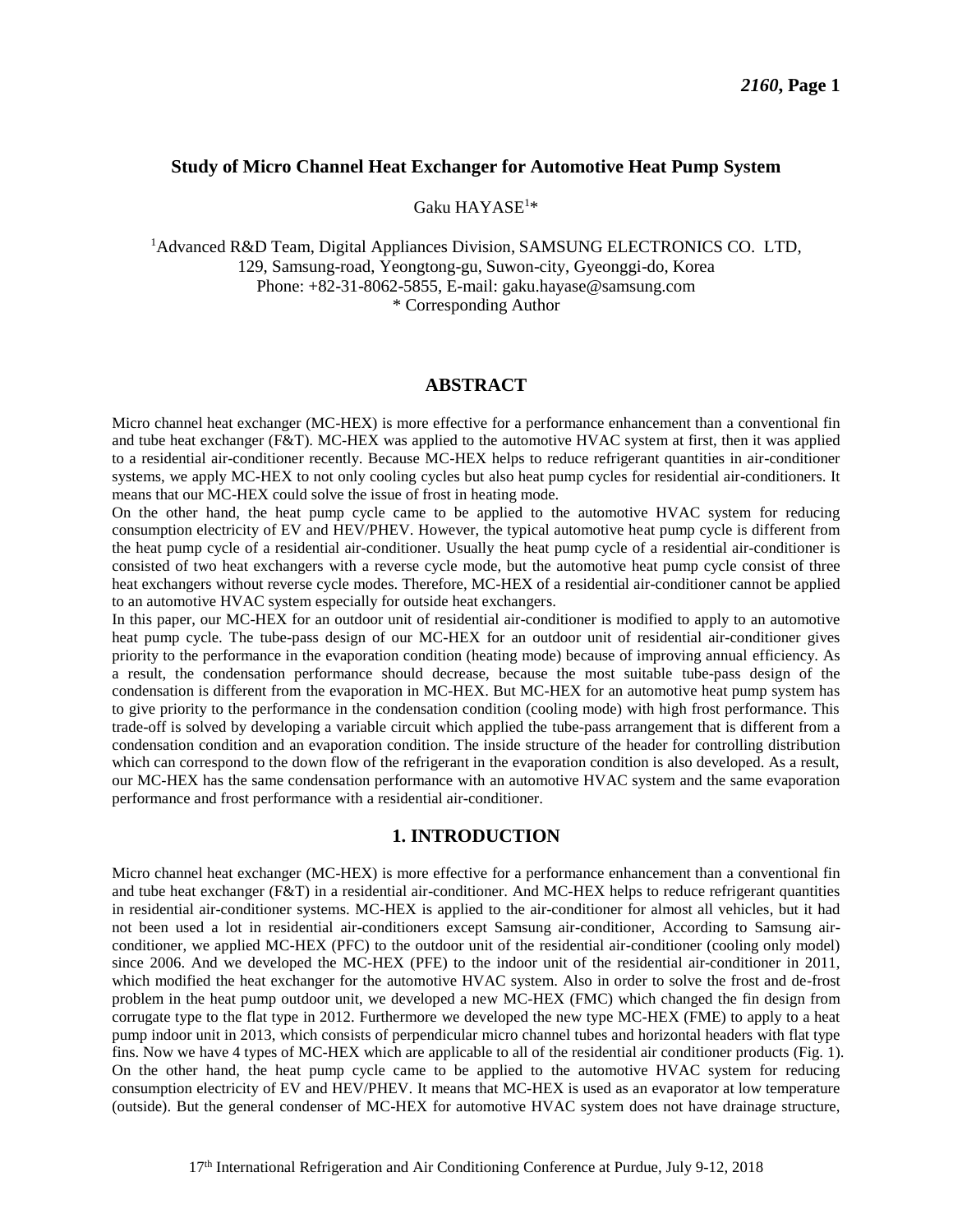and frost is generated early by high fin efficiency and direct exposure of the tube. Though the general evaporator of MC-HEX for automotive HVAC system has drainage structure, the frost grows up for the same reason as earlier condenser. After de-frosting, freezing is generated on the surface of the evaporator, because condensation water is remained by a long drainage path (Fig.2).





 (a) MC-HEC (Condenser) (b) MC-HEX (Evaporator) **Figure 2:** State of the frost in conventional MC-HEX

Representative automotive heat pump cycle is consisted of three heat exchangers without a reverse cycle mode (Fig. 3). In other words, the refrigerant flow direction of condensation is the same as the evaporation in MC-HEX. Therefore, the tube-pass design that considered the volume ratio of refrigerant is usually applied for general automotive HVAC system, but it is difficult to design the most suitable tube-pass pattern because the refrigerant flow direction of condensation is the same as evaporation in the automotive heat pump system.

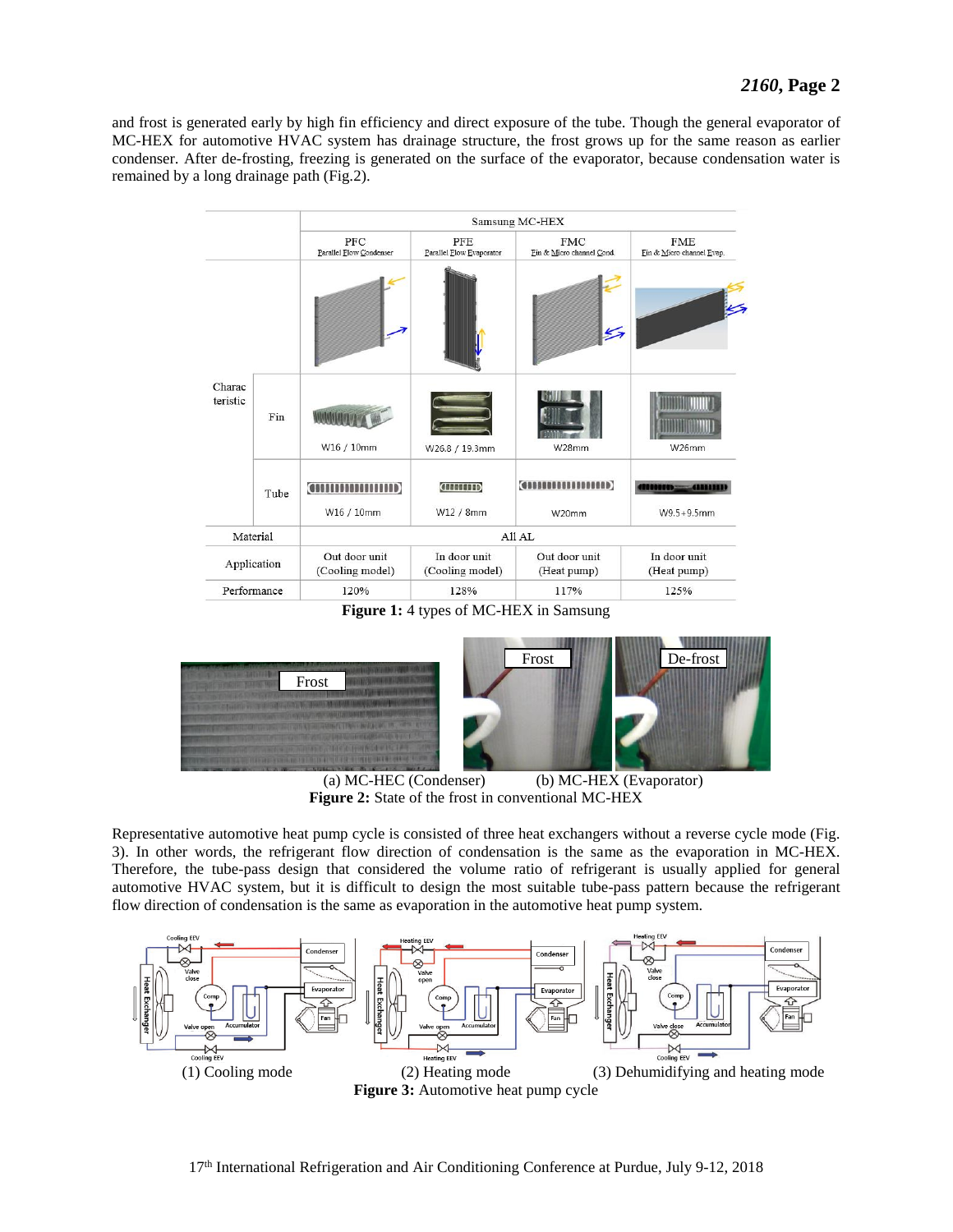The tube-pass design of our MC-HEX (FMC) for outdoor unit of residential heat pump air-conditioner gives priority to the performance in the evaporation condition (heating mode) because of improving annual efficiency. Air side fin shape and micro channel size is also designed for evaporation condition (heating mode) preferentially. As a result, the condensation performance should decrease, because the most suitable tube-pass design of the condensation is different from evaporation in MC-HEX (FMC). Comparison of operating conditions between the residential airconditioner and the automotive heat pump system are summarized in Table 1. Large cooling capacity is necessary for heat load by the sun, and large heating capacity is necessary to heat low temperature fresh air directly for the automotive heat pump system.

|              |         |                         | Residential air-conditioner | Automotive heat pump system  |         |  |
|--------------|---------|-------------------------|-----------------------------|------------------------------|---------|--|
| Refrigerant  |         | $R410A \rightarrow R32$ |                             | $R134A \rightarrow R1234$ yf |         |  |
|              | Summer  | $30 \sim 40$ °C         |                             | $50 \sim 70$ °C              |         |  |
| Indoor temp. | Winter  | $5 \sim 10^{\circ}$ C   |                             | $-10 \sim 0$ °C              |         |  |
|              | Evap.   | $1.0 \sim 1.5$ m/s      |                             | $2.0 \sim 3.0$ m/s           |         |  |
| Air velocity | Cond    | $1.5 \sim 2.0$ m/s      |                             | $4.0 \sim 5.0$ m/s           |         |  |
| Capacity     | Cooling | $20 \text{ m}^2$        | 2,200 W                     | Middle                       | 5,000 W |  |
|              | Heating |                         | 2,500 W                     |                              | 6,000 W |  |

**Table 1:** Comparison between residential air-conditioner and automotive heat pump system

### **2. MODIFY THE DESIGN OF MC-HEX (FMC) TO APPLY TO AUTOMOTIVE HEAT PUMP CYCLE**

In this section, our MC-HEX (FMC) for outdoor unit of residential air-conditioner is modified to apply to the automotive heat pump cycle. The design of a fin shape is changed in consideration of heat transfer performance at high air velocity and frost characteristics. A heat transfer area of the refrigerant side is increased by reducing micro channel size which give priority to condensation performance. The pressure drop of the refrigerant side on the evaporation condition is to rise by reducing the micro channel size is solved by a variable circuit. It helps constitute the suitable tube-pass design in both evaporation and condensation conditions. The inside structure of the header for controlling refrigerant distribution is applied for corresponding to the down flow of the refrigerant in the evaporation condition.

#### **2.1 Modify the air-side performance**

The fin shape of our MC-HEX (FMC) for outdoor unit of residential heat pump air-conditioner is designed for frost characteristics. A block of the air by the frost adhesion is controlled by the spread of the fin area at the upper flow. Even the fin width of MC-HEX (FMC) is larger than MC-HEX (PFC), therefore the pressure drop is lower because the number of louver is minimized. As a result, heat transfer performance in the high air velocity decreased compared to than MC-HEX (PFC) for the outdoor unit of the residential air-conditioner (Fig.4).



**Figure 4:** Comparison of performance between PFC and FMC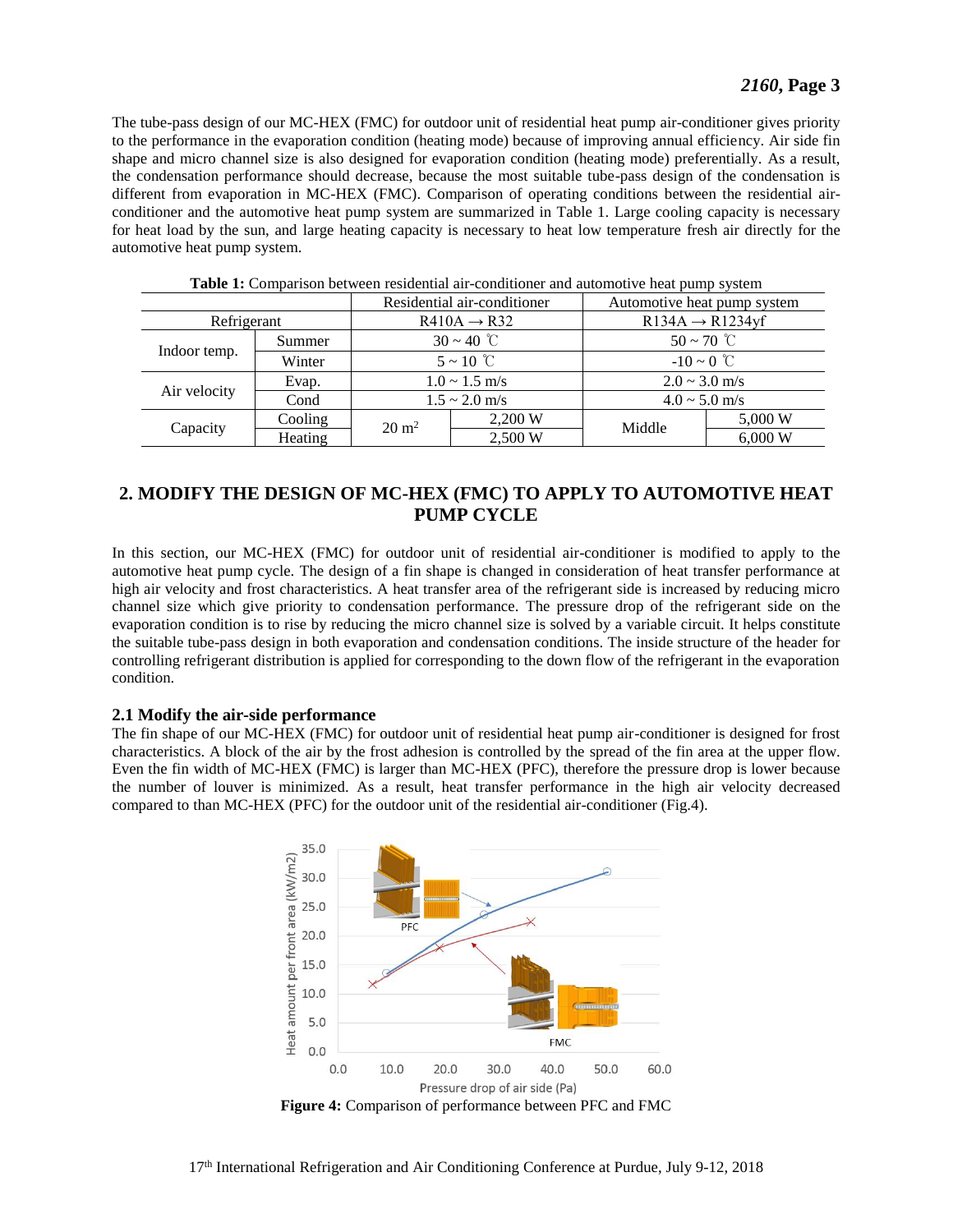Design of the fin shape is modified for increasing heat transfer performance at high air velocity and frost characteristics. Because the production facility will have no big change, the fin width and the tube pitch is fixed, and only the fin shape, especially louver design, is considered with the limitation that pressure drop becomes less than MC-HEX (PFC) (Table 2). Performance increases about 9% at front velocity 2.0 (m/s) by increasing the number of the louvers (Case 1, 4). However, it is expected that frost characteristic turns worse, so the gap that air flow can bypass after generated frost is designed (Case 9~12). Finally performance of No. 9 fin shape increases about 7% and pressure drop increases about 69% more than original fin shape that is selected (Fig.5).

| Table 2: Parameter of fin shape |                   |                    |                |                 |  |  |  |  |
|---------------------------------|-------------------|--------------------|----------------|-----------------|--|--|--|--|
| Case No.                        | Level             |                    |                |                 |  |  |  |  |
|                                 | Louver pitch (mm) | Louver angle $(°)$ | Fin pitch (mm) | Bypass gap (mm) |  |  |  |  |
| <b>PFC</b>                      | 1.0               | 25                 | 1.2            |                 |  |  |  |  |
| <b>FMC</b>                      | 1.5               | 20                 | 1.4            |                 |  |  |  |  |
|                                 | 1.0               | 25                 | 1.4            |                 |  |  |  |  |
| 2                               | 1.4               | 25                 | 1.5            |                 |  |  |  |  |
| 3                               | 1.4               | 20                 | 1.5            |                 |  |  |  |  |
| $\overline{4}$                  | 1.0               | 20                 | 1.4            |                 |  |  |  |  |
| 5                               | 1.0               | 20                 | 1.5            |                 |  |  |  |  |
| 6                               | 1.4               | 20                 | 1.4            |                 |  |  |  |  |
| 7                               | 1.4               | 25                 | 1.4            |                 |  |  |  |  |
| 8                               | 1.0               | 25                 | 1.5            |                 |  |  |  |  |
| 9                               | 1.0               | 25                 | 1.4            | $1.0$ (center)  |  |  |  |  |
| 10                              | 1.0               | 25                 | 1.4            | $3.0$ (center)  |  |  |  |  |
| 11                              | 1.0               | 25                 | 1.4            | $2.0$ (side)    |  |  |  |  |
| 12                              | 1.0               | 25                 | 1.4            | $3.0$ (side)    |  |  |  |  |





The experimental results of No.9 fin shape performance are shown in Figure 6. It is evaluated with water of 48.0 (Deg. C) as the refrigerant side and the air temperature is 35.0 (Deg. C). Heat amount per front area is increased about 10% and pressure drop is increased about 35%. The improvement of the heat amount accords with a calculation result. And it is supposed that the difference with the calculation result in the pressure drop is caused by the bar of the original fin edge part which is made by the abrasion of the die.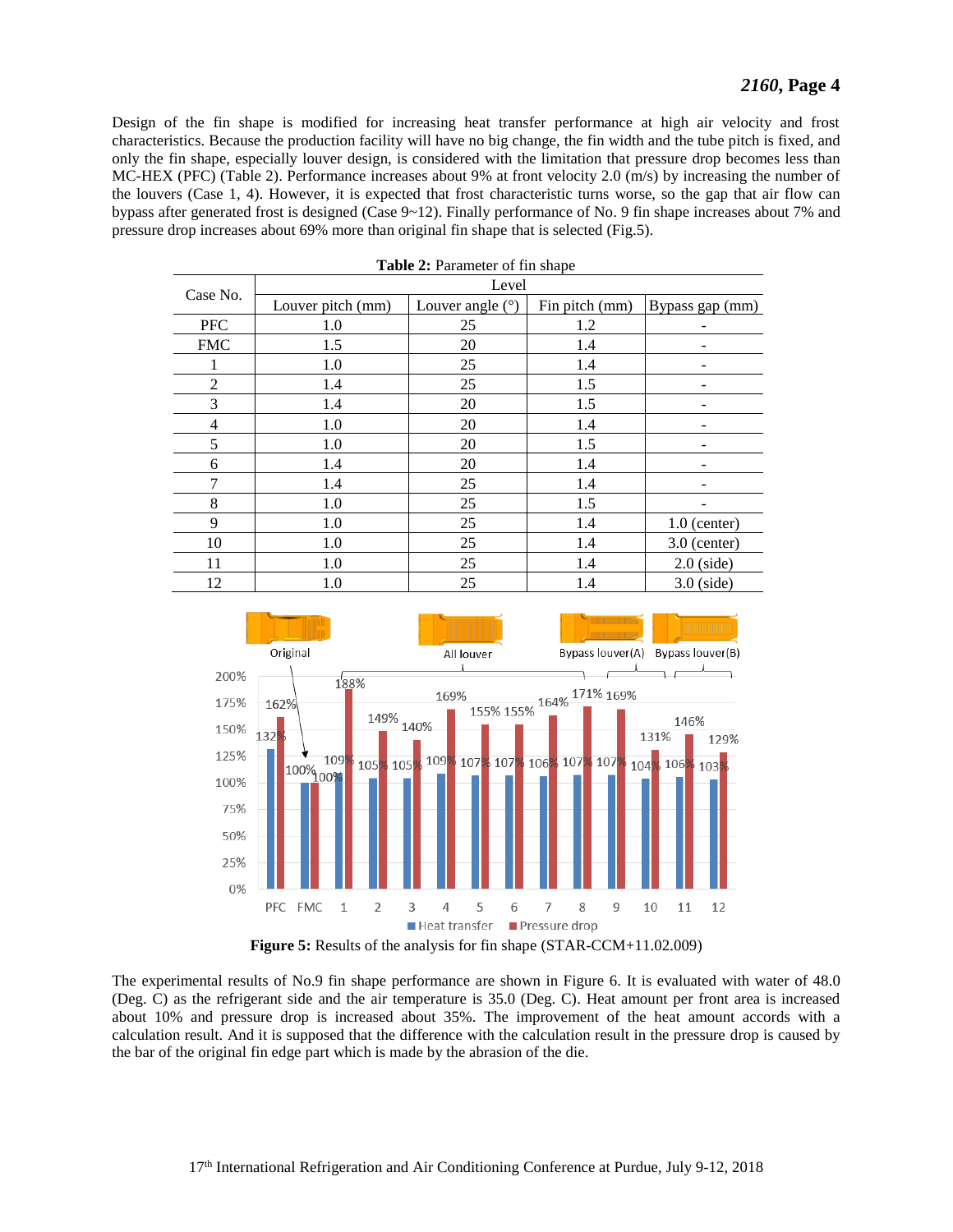

**Figure 6:** Experimental results of modified fin performance

#### **2.2 Modify the refrigerant-side performance**

Our MC-HEX (PFC) has a MC-Tube which has a hydraulic diameter of 0.82(mm). On the other hand, our MC-HEX (FMC) has a MC-Tube of 16 holes which the hydraulic diameter is 1.08(mm). This is in consideration of the performance degradation by the increase in pressure drop of evaporation conditions. As a result, it reduces condensation performance. Therefore, the number of the holes is increased to 25 (EA) from 16 (EA) for improving condensation performance (The hydraulic diameter becomes 0.78(mm)). The improvement of the performance is predicted by CoilDesigner4.0 (Fig.7). The heat transfer ratio of the air side calculated it using STAR-CCM+11.02.009, the heat transfer ratio of the refrigerant side is calculated by Shah (2016) equation, and the pressure drop of the refrigerant side is calculated by Homogeneous equation on the evaporation and Mishima equation on the condensation. Performance of 25 holes is 7% higher than 16 holes on the condensation condition, which is less than 4,000 (mm) in tube-pass length that is usually applied with our residential air-conditioner. And the performance of the evaporation condition decreases to 16 holes when the tube-pass length becomes longer.



**Figure 7:** Influence on performance of hole size and tube-pass length

The variable tube-pass circuit which is different from the tube-pass length between condensation condition and evaporation condition is applied. It is for minimizing reduction of the performance of the evaporation condition (Table 3). In the case of the automotive heat pump system, the flow direction of the refrigerant is fixed, because a reverse cycle is not applied. The refrigerant always flows down from the upper section of MC-HEX. The variable tube-pass circuit is made by two Y-joints, 3-way valves, a valve and pipes. There is one inlet/outlet in the condensation condition, and the tube-pass consists of 4 sections. On the other hand, inlet/outlet becomes two in the evaporation condition, and the tube-pass consists of 2 sections. Therefore, the tube-pass length of the evaporation condition can make half of the tube-pass length of the condensation condition in the same MC-HEX.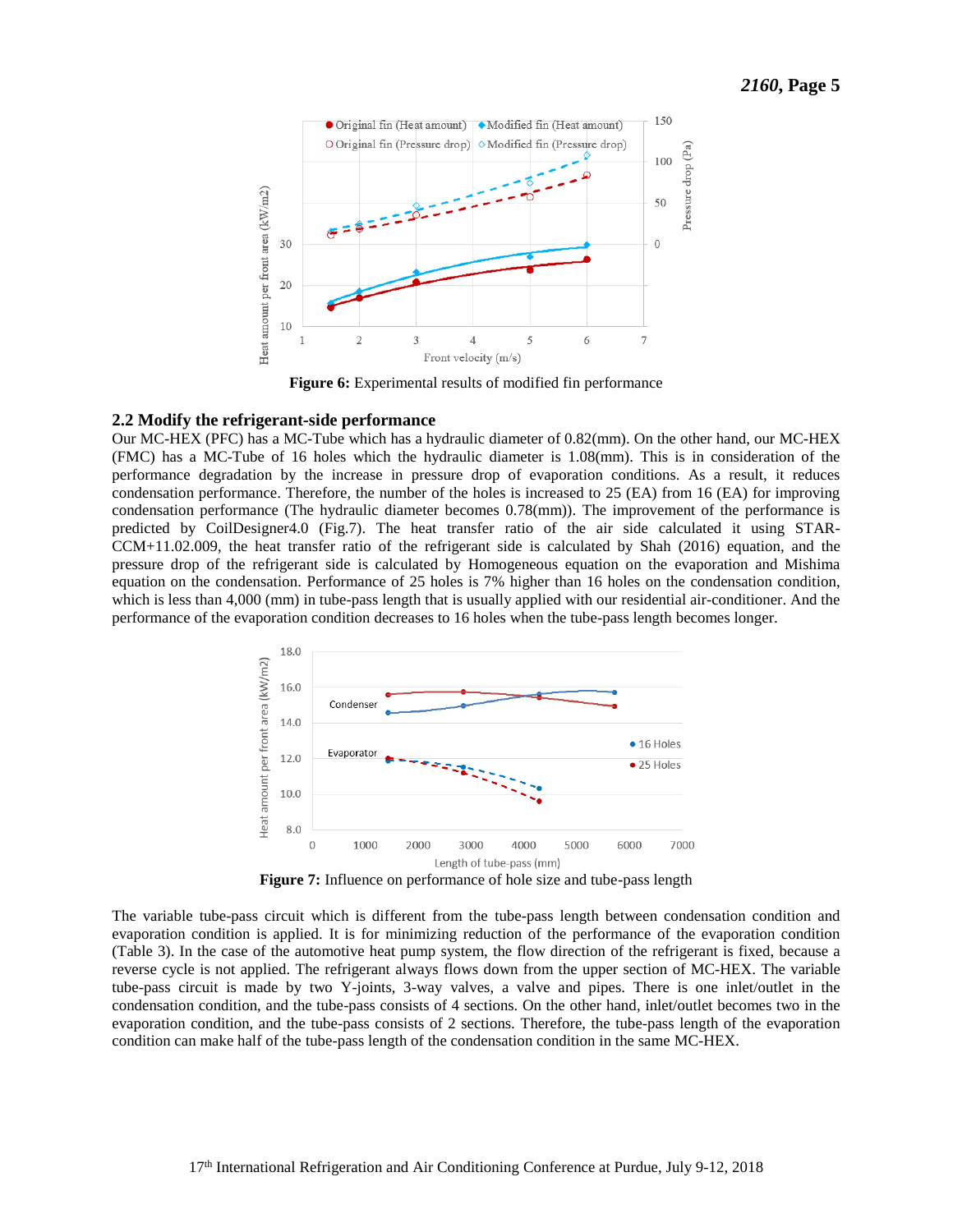

**Table 3:** Constitution method of the variable tube-pass circuit

#### **2.3 Modify the structure of the refrigerant distribution**

The characteristics of the refrigerant distribution in the evaporation condition have a big influence on the performance of MC-HEX. Our MC-HEX (FMC) has a structure that improves refrigerant distribution which solves the state when a liquid refrigerant is hard to arrive at the upper part in header for gravity (Fig.8a). The direction of the refrigerant flow of MC-HEX in the evaporation condition is reversed for the automotive heat pump system. Therefore, a new structure which is suitable for a down flow of refrigerant is applied (Fig.8b). Furthermore, the position of inlet, outlet and cross section of the header suitable for a down flow in evaporation condition is considered using a jig (Fig.9).



(a) Original header structure (Evaporation) (b) Modified header structure (Evaporation) **Figure 8:** Structure to improve refrigerant distribution



**Figure 9:** Jig for refrigerant distribution examination

The characteristics of the refrigerant distribution and the effects of performance improvement for inlet/outlet positions are shown in Figure 10. The position of the outlet is considered in upper and lower, and the position of inlet is considered in upper, middle and lower. It is evaluated with various refrigerant flow rates which are controlled by air side temperature, saturation temperature and the super heat of refrigerant outlet. The upper outlet has a good distribution characteristic and the performance is higher than the lower outlet in evaporation condition. Also the lower inlet has a good distribution characteristic and the performance is higher than the upper and middle inlets in the evaporation condition. The effect of performance improvement is large with low refrigerant flow rates. Its effect is 43%. The same evaluation is considered for the condensation condition, but the characteristics of the refrigerant distribution do not show a big difference. The effect of performance improvement is less than 2%.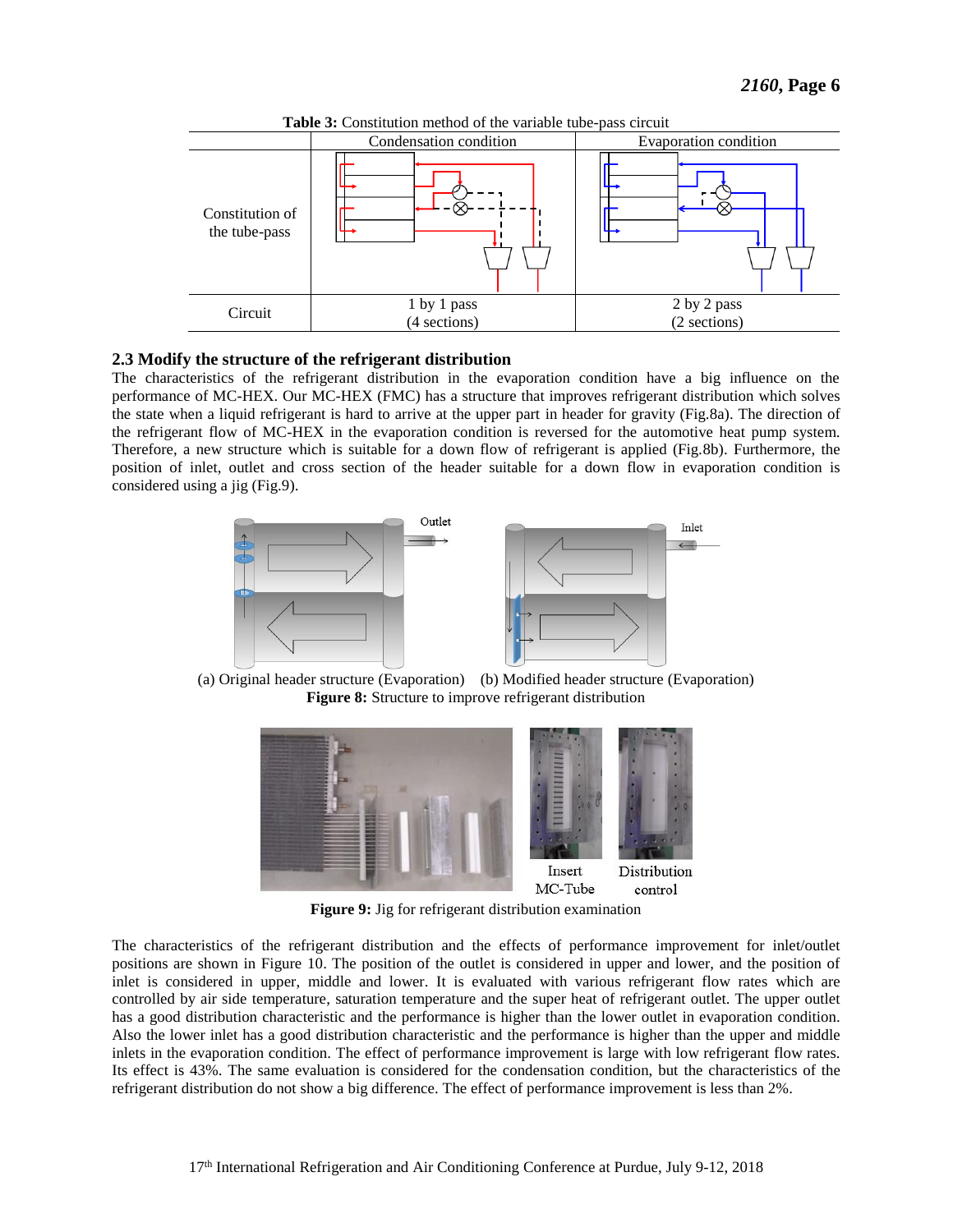The cross section of the header for characteristic of refrigerant distribution is also examined. It is evaluated with various refrigerant flow rates with 60% and 70% of cross sections for an original header (Fig.11). Distribution characteristics of the low flow rate condition are improved by reducing the cross section of the header, and performance is improved about 10%. However, the performance decreases about 5% with the high flow rate. In addition, refrigerant pressure drop is increased to approximately 5 times by reducing a cross section.

Finally, the header of the original cross section which has a new distribution control plate with lower inlet and upper outlet is selected.

| Inlet<br>Outlet<br>position |          | Flow rate |            |           | Outlet   | Inlet    | Flow rate  |                   |           |
|-----------------------------|----------|-----------|------------|-----------|----------|----------|------------|-------------------|-----------|
|                             | position | - 50 kg/h | 60-70 kg/h | 90 kg/h - | position | position | $-50$ kg/h | $60 - 70$<br>kg/h | 90 kg/h - |
|                             | Upper    |           |            |           | Lower    | Upper    |            |                   |           |
| Upper                       | Middle   |           |            |           |          | Middle   |            |                   |           |
|                             | Lower    |           |            |           |          | Lower    |            |                   |           |

(a) Image of refrigerant distribution by IR camera (Evaporation)



**Figure 10:** Improvement of refrigerant distribution by position of inlet/outlet



**Figure 11:** Improvement of refrigerant distribution by cross section of header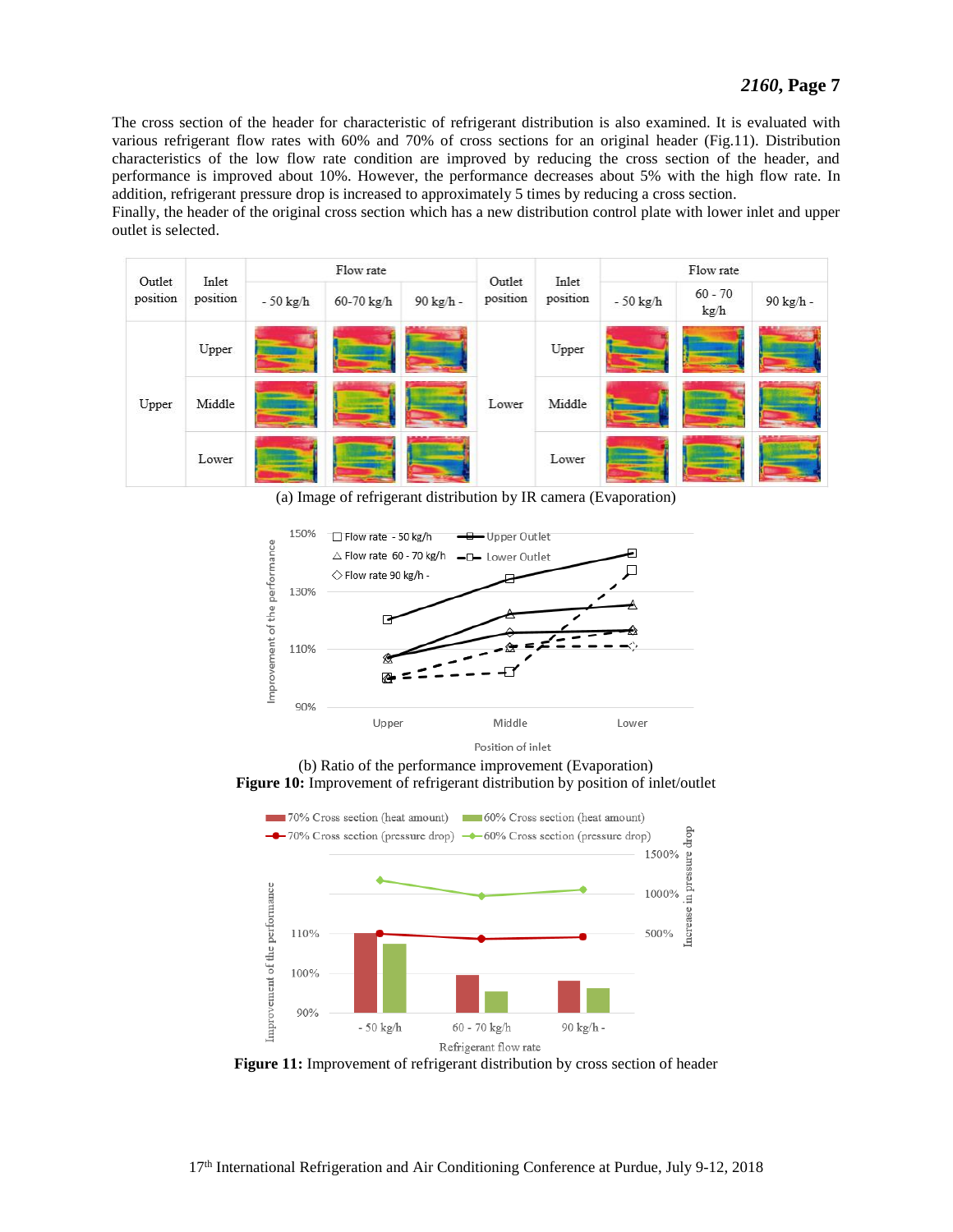#### **3. EXPERIMENTAL RESULTS OF MODIFIED MC-HEX (FMC)**

In this section, modified MC-HEX (FMC) which has a modified fin shape, 25 holes MC-Tube with a variable tubepass circuit, and a new distribution control plate is evaluated experimentally. Table 4 shows the test conditions and the specifications of MC-HEX (PFC, FMC). Test results are shown in Fig.12.

| <b>Table 4:</b> Testing condition and specification of MC-HEX |                           |               |                 |  |  |  |
|---------------------------------------------------------------|---------------------------|---------------|-----------------|--|--|--|
| Item                                                          | Unit                      | Condensation  | Evaporation     |  |  |  |
| Inlet air temp. (DB)                                          | $\lceil \text{°C} \rceil$ | 35            |                 |  |  |  |
| Inlet air temp. (WB)                                          | $\lceil \text{°C} \rceil$ | 24            | 6               |  |  |  |
| Air velocity                                                  | [m/s]                     | $1.0 - 1.75$  | $1.0 - 1.75$    |  |  |  |
| Inlet ref. pressure                                           | [MPa]                     | 2.915         |                 |  |  |  |
| Outlet ref. pressure                                          | [MPa]                     |               | 0.797           |  |  |  |
| Inlet ref. quality                                            | $\lceil - \rceil$         |               | 0.26            |  |  |  |
| Inlet ref. temp.                                              | $\lceil \text{°C} \rceil$ | 78.0          |                 |  |  |  |
| Outlet ref. SC                                                | [K]                       | 7.0           |                 |  |  |  |
| Outlet ref. SH                                                | [K]                       |               | 1.5             |  |  |  |
|                                                               |                           | <b>PFC</b>    | <b>FMC</b>      |  |  |  |
| Size                                                          | $\lceil$ mm $\rceil$      | W690 H372 D16 | W690 H378 D28   |  |  |  |
| Number of MC-Tube                                             | [EA]                      | 37            | 35              |  |  |  |
| Tube pitch                                                    | $\lceil$ mm $\rceil$      | 1.2           | 1.4             |  |  |  |
| Fin pitch                                                     | $\lceil$ mm $\rceil$      | 9.8           | 10.5            |  |  |  |
| Tube-pass                                                     |                           | $22 - 15$     | $9 - 9 - 9 - 8$ |  |  |  |
|                                                               |                           |               | (9-9 / 9-8)     |  |  |  |

In the condensation condition, the tube-pass design of modified MC-HEX (FMC) is consisted of 1 pass and 4 sections (9-9-9-8). The heat amount of modified MC-HEX (FMC) improves about 15% more than the original MC-HEX (FMC), and it is 7% higher than MC-HEX (PFC). Pressure drop is increased about 19%, and it is 10% higher than MC-HEX (PFC). In the evaporation condition, the tube-pass design of the modified MC-HEX (FMC) is consisted of 2 passes, which has 2 sections (9-9, 9-8) each. MC-HEX (PFC) is specified only as a condenser originally, but it is compared by reference. The heat amount of modified MC-HEX (FMC) improves about 9% more than the original MC-HEX (FMC), and it is 46% higher than MC-HEX (PFC). Pressure drop is increased about 32%, and it is 28% lower than MC-HEX (PFC). As a results, the condensation performance of the modified MC-HEX (FMC) is higher than MC-HEX (PFC), and the evaporation performance of the modified MC-HEX (FMC) is higher than the original MC-HEX (FMC), while the pressure drop is almost the same with MC-HEX (PFC).



(a) Comparison of performance and pressure drop (Condensation)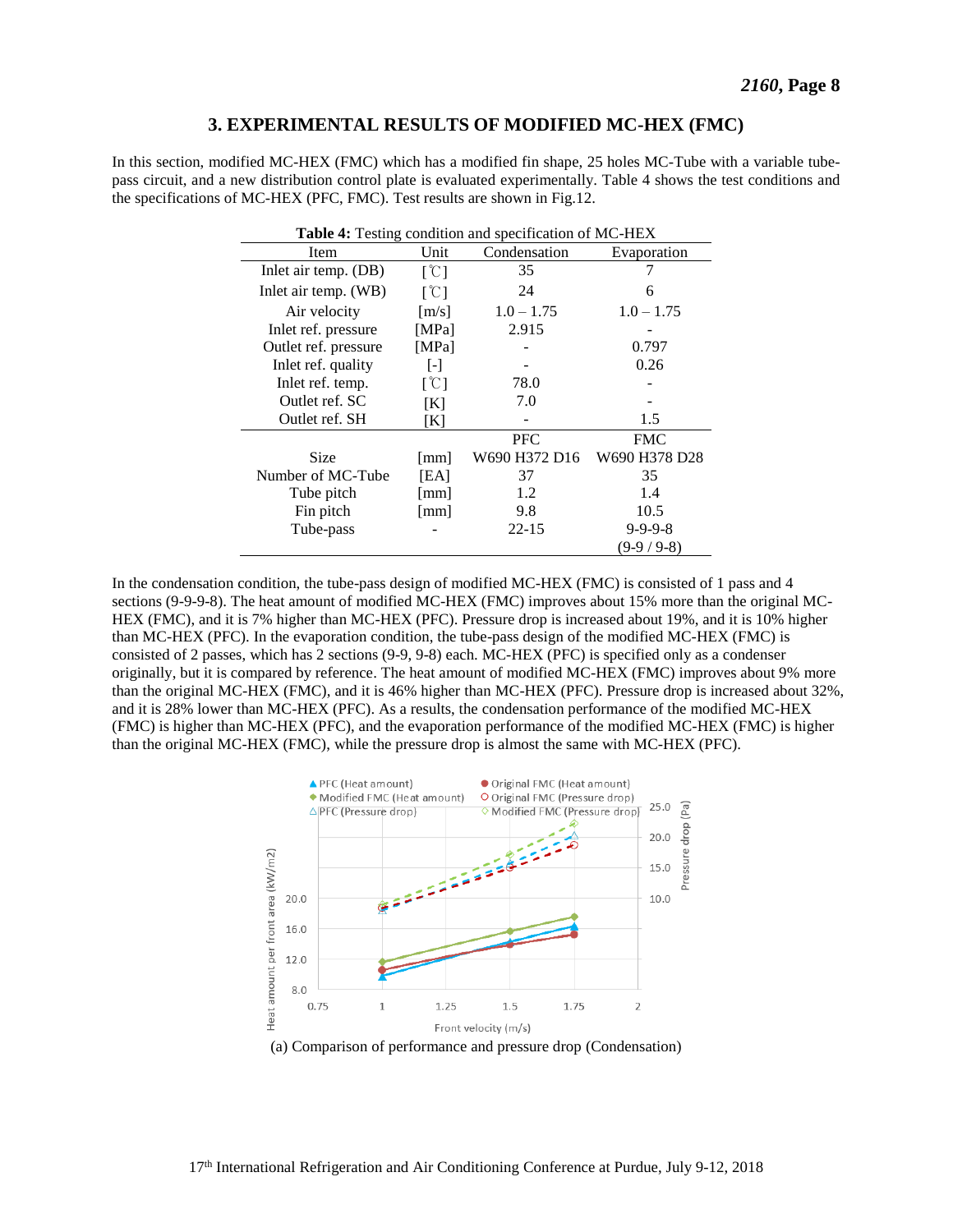

(b) Comparison of performance and pressure drop (Evaporation) **Figure 12:** Result of performance improvement (PFC vs. FMC vs. Modified FMC)

On the other hand, the frost characteristics of the modified MC-HEX (FMC) is evaluated (Fig.13). The time of the peak performance is different between the original MC-HEX (FMC) and modified MC-HEX (FMC), but as for the performance in the same time, the modified MC-HEX (FMC) is decreased up to 18% more than the original MC-HEX (FMC). The total heat amount of the modified MC-HEX (FMC) is decreased by 4% compared to the original MC-HEX (FMC). It is supposed that the gap of the louver part delays air flow blocked by frost.



**Figure 13:** Comparison of frost performance (FMC vs. Modified FMC)

#### **4. CONCLUSIONS**

Our MC-HEX (FMC) for an outdoor unit of a residential air-conditioner is modified to apply to the automotive heat pump cycle. The tube-pass design of our MC-HEX (FMC) for the outdoor unit of a residential air-conditioner gives priority to the performance in the evaporation condition (heating mode) because of improving annual efficiency. As a result, the condensation performance should decrease, because the most suitable tube-pass design for the condensation is different from the evaporation in MC-HEX. But a large cooling capacity is necessary for the heat load by the sun, and a large heating capacity is necessary to heat low temperature fresh air directly for the automotive heat pump system. And generally, frost performance decreases if heat transfer performance increases.

This trade-off is solved by developing a variable circuit which applied the tube-pass design that is different from a condensation condition and an evaporation condition. It makes it possible to reduce the hole size of MC-Tube and increase the condensation performance. Also, the new fin shape, which has a gap in the louver part to bypass the air flow, is developed. The inside structure of the header for controlling distribution, which can correspond to the down flow of the refrigerant in the evaporation condition, is also developed.

As a result, the condensation performance of the modified MC-HEX (FMC) is higher than MC-HEX (PFC), and the evaporation performance of the modified MC-HEX (FMC) is higher than the original MC-HEX (FMC), while the